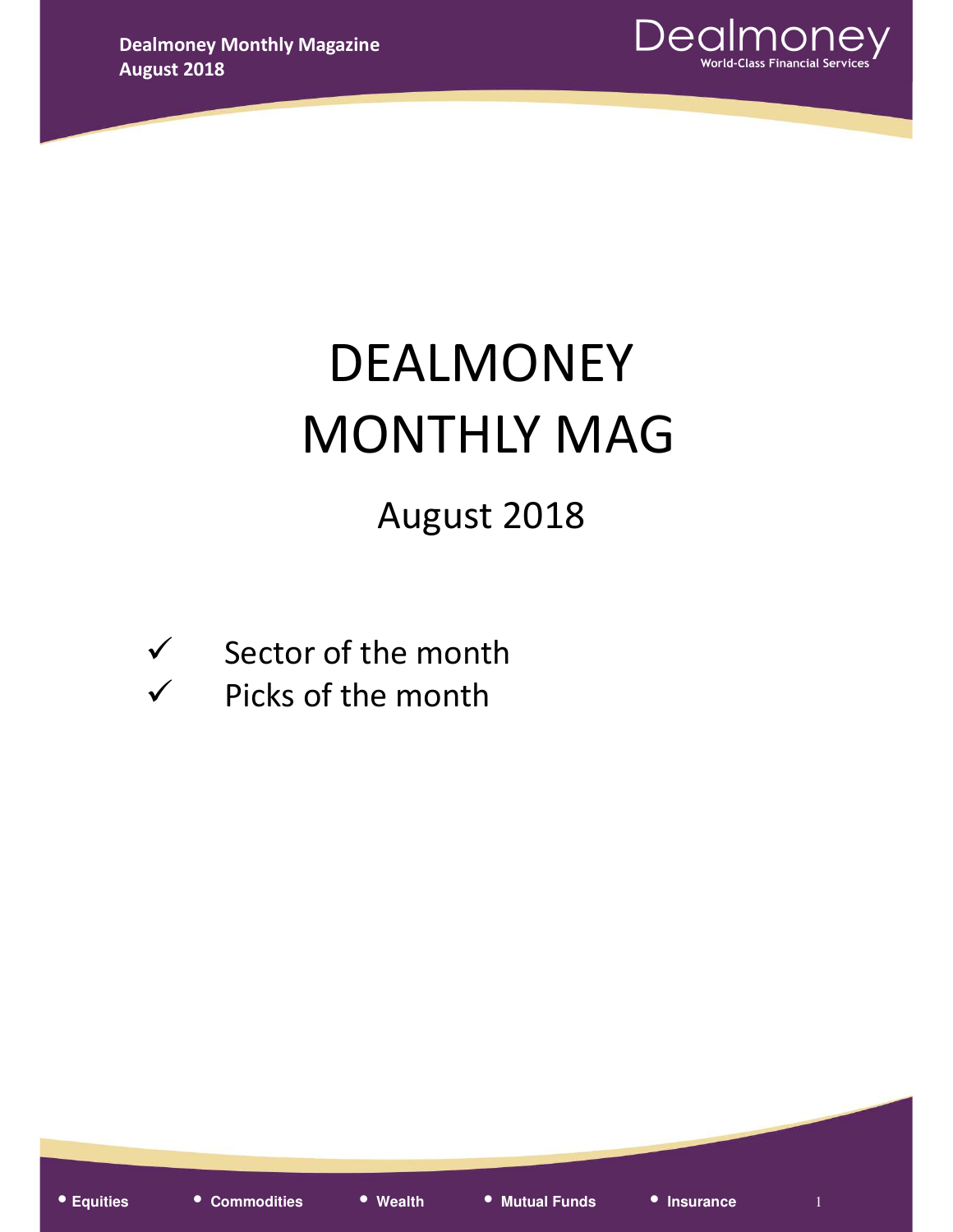## Sector of the Month (GAS Distribution):

India remained as the third largest energy consumer in 2017. India had 1.2 trillion cubic meters of proven gas reserves at the end of 2017 and produced 31.83 bcm of gas in FY 18 which is expected to rise and reach 36 bcm ^ by 2021.

The country is undergoing a rapid transformation, with official data suggesting GDP growth around 7 percent per annum.2Forecasts predict India's urban population will expand from the current level of about 400 million to more than 600 million by 2030.3Given the anticipated growth of urban as well as rural populations, manufacturing output, and the overall size of the economy, it is evident that India's energy use patterns will change dramatically in the years to come. It is estimated that more than half of the commercial infrastructure India will need in 2030 has yet to be built. Energy demand is expected to triple over the same period.

The primary energy mix of India is also set to alter on account of the substitution of oil by natural gas. The share of natural gas in the energy mix is expected to increase to 20% in 2025 and beyond as compared to 11% in 2010. Based on the plans for expansion in natural gas supply in the country with the help of additional RLNG terminals, nationwide transmission pipeline network and transnational pipelines expected to materialize in next 5 to 10 years, it is envisaged that the share of natural gas in the primary energy mix would reach 20% till 2030. However to achieve a 20% share of natural gas in the primary energy it is required to attract and sustain investments in the gas infrastructure including the cross country pipelines.

| Source         | 2010 | 2025 |
|----------------|------|------|
| Coal           | 53%  | 50%  |
| Oil            | 30%  | 25%  |
| Gas            | 11%  | 20%  |
| Hydro          | 5%   | 2%   |
| <b>Nuclear</b> | 1%   | 3%   |
|                | 100% | 100% |

#### Primary energy mix for India

Historically, natural gas was significantly cheaper than alternate fuels like motor spirit, naphtha, diesel and LSHS/FO. Although the price of natural gas is steadily increasing (especially of imported gas), newer technology and larger plants have now made it possible to ensure efficiency and economies of scale enabling increase in usage of natural gas. Therefore natural gas has now become the preferred fuel for fertilizers, petrochemicals and has made inroads into power generation segment. Further, planned investments in the power, fertilizer, petrochemical and other areas including City Gas Distribution suggest a sustained increase in the level of natural gas consumption in the country.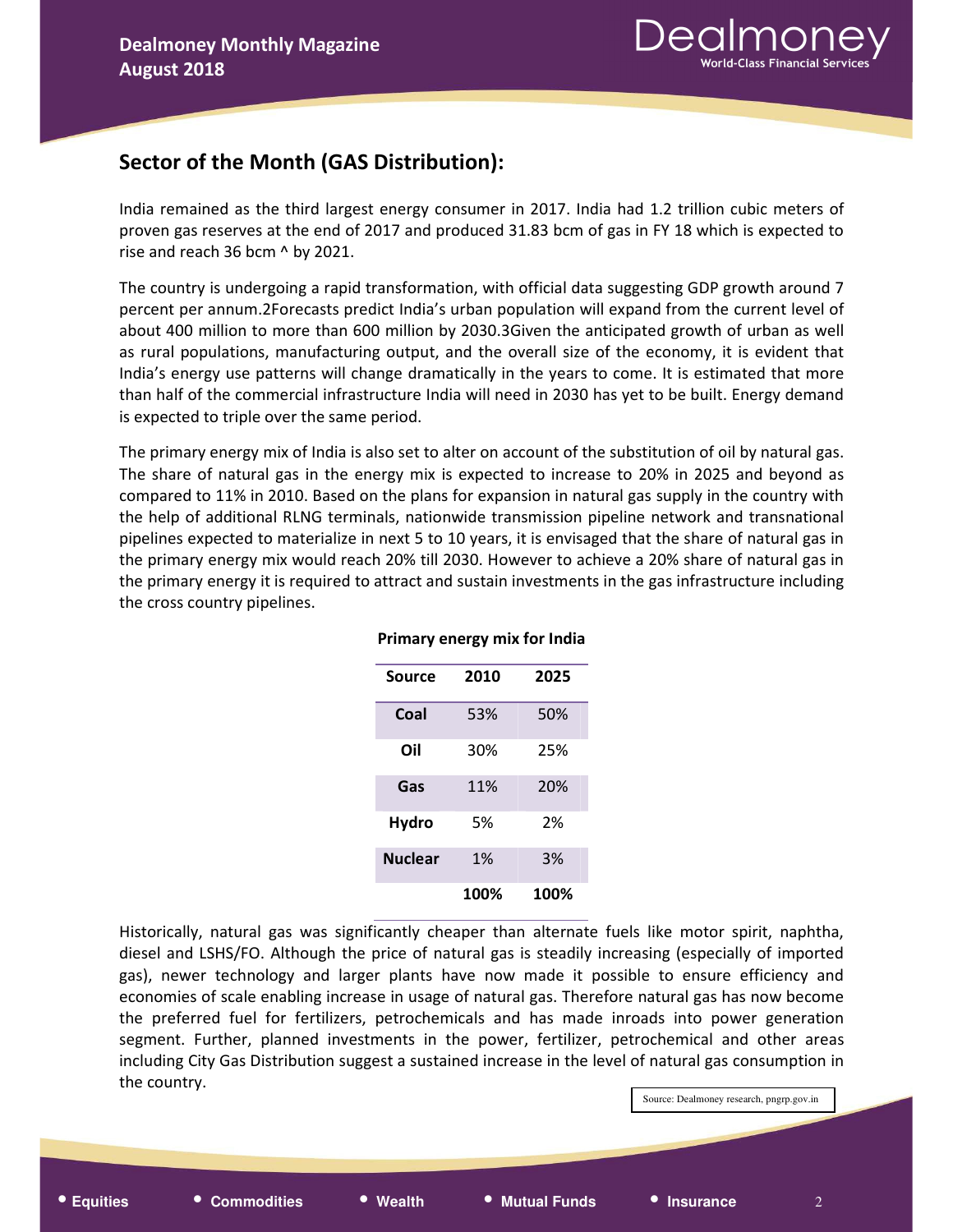

#### Increasing Demand for Gas

Natural Gas demand has increased significantly in recent years due to the increase in the availability of gas, development of transmission and distribution infrastructure, the savings from the usage of natural gas in place of alternate fuels and the overall favourable economics of supplying gas at reasonable prices to end consumers. It has become easier for the power, fertilizer and CGD sectors, as well as industrial and commercial establishments, to switch over to natural gas for their energy requirements. In the near future power and fertilizer sectors are expected to remain the anchor segments for natural gas demand in India. Going forward though, with the additional supply of gas significant demand for natural gas is also expected to come from the industrial (usage both in process and power generation - cogeneration) and CGD segments.

The total consumption of natural gas was 127 mmscmd (January 2013) with power and fertilizer sectors consuming 36 and 39 mmscmd of gas respectively. While power sector consumption accounted for 28% of the total natural gas consumption in India, the fertilizer sector consumption accounted for 31% of the total consumption.

| <b>Sector</b>                                        | <b>Domestic</b><br>Gas | <b>RLNG</b> | <b>Total</b><br>Consumption | % of total<br>supply |
|------------------------------------------------------|------------------------|-------------|-----------------------------|----------------------|
| <b>Power</b>                                         | 30.36                  | 5.8<br>36.2 |                             | 28%                  |
| <b>Fertilizers</b>                                   | 31.02                  | 8.37        | 39.4                        | 31%                  |
| <b>CGD/CNG</b>                                       | 6.69                   | 7.28        | 14                          | 11%                  |
| <b>Court Mandated</b><br><b>Customers</b>            | 0.98                   | 2.89        | 3.9                         | 3%                   |
| <b>Shrinkage for liquid</b><br>extraction - LPG etc. | 6.02                   | 0.37        | 6.4                         | 5%                   |
| <b>Refineries</b>                                    | 2.07                   | 8.62        | 10.7                        | 8%                   |
| <b>Petrochemicals</b>                                | 3.5                    | 1.37        | 4.9                         | 4%                   |
| Sponge Iron/Steel                                    | 1.11                   | 3.49        | 4.6                         | 4%                   |
| <b>Small consumers</b><br><50,000 scmd)              | 2.38                   | 0.01        | 2.4                         | 2%                   |
| <b>Other users</b>                                   | 0.75                   | 3.29        | 4                           | 3%                   |
| <b>Internal Consumption in</b><br>pipelines          | 1.45                   | $\mathbf 0$ | 1.5                         | 1%                   |
| <b>Total</b>                                         | 86.33                  | 41.49       | 127.8                       | 100.00%              |

Sector wise natural gas consumption in India (January 2013)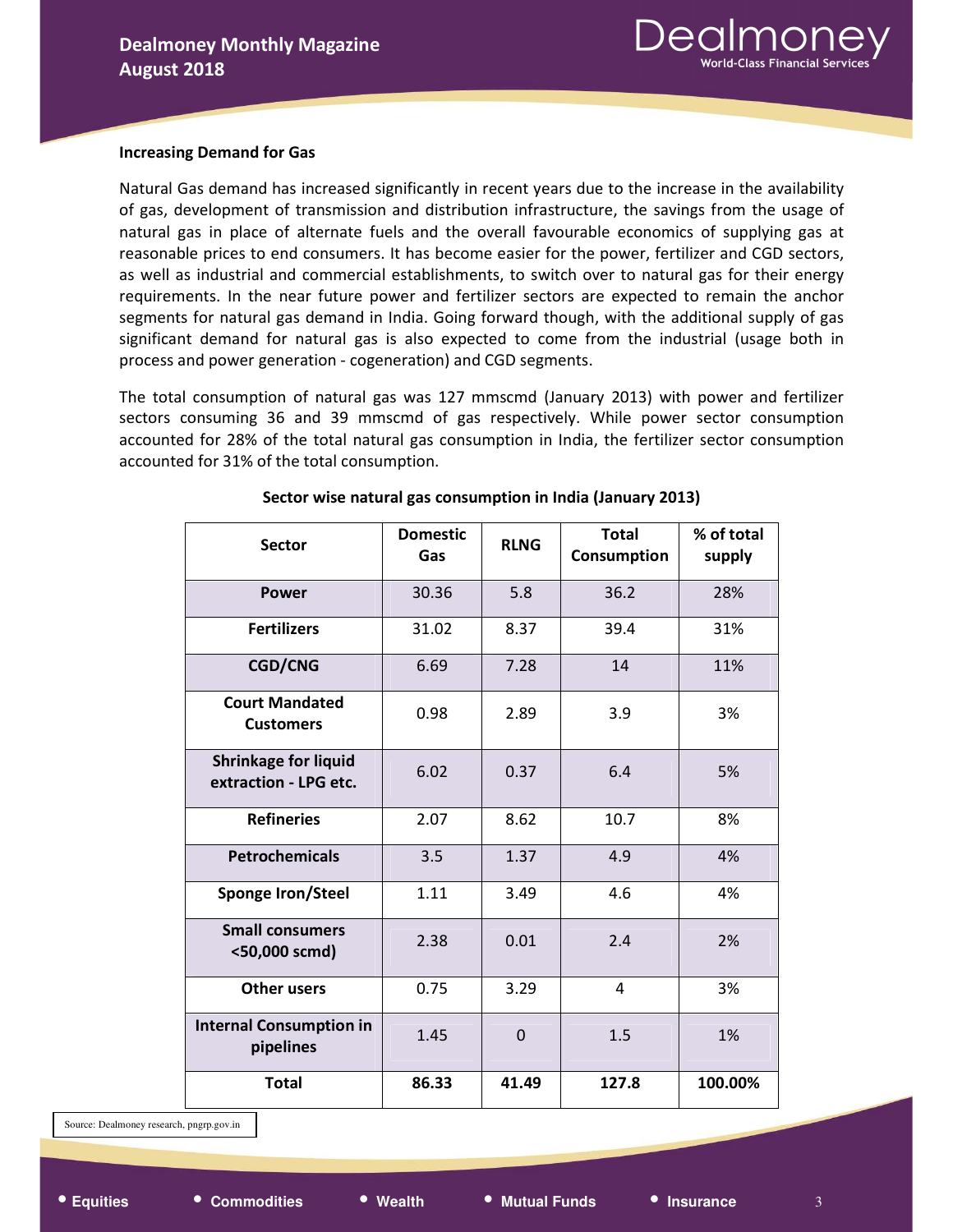India can be divided into six major regional natural gas markets namely Northern, Western, Central, Southern, Eastern and North-Eastern market. Out of these, the Western market accounts for the highest consumption of natural gas with more than 50% of the total gas consumption in the country. This is followed by the Northern market that consumes ~25% of the overall consumption. The Eastern market accounts for the lowest consumption in the country among all the gas markets.

| <b>Region</b>      | $%$ of<br>consumption | <b>States with infrastructure</b><br>and consuming gas | <b>States lacking pipeline</b><br>infrastructure                       |
|--------------------|-----------------------|--------------------------------------------------------|------------------------------------------------------------------------|
| Western            | 53%                   | Gujarat, Maharashtra                                   | Goa                                                                    |
| <b>Northern</b>    | 26%                   | Delhi, UP, Haryana, Rajasthan                          | Punjab, J&K, Himachal Pradesh,<br>Uttarakhand                          |
| Central            | 3%                    | Madhya Pradesh                                         | Chattisgarh                                                            |
| Southern           | 14%                   | Tamil Nadu, Andhra Pradesh                             | Kerala, Karnataka                                                      |
| Eastern            | <b>NIL</b>            |                                                        | Bihar, West Bengal, Jharkhand,<br>Orissa                               |
| North -<br>Eastern | 4%                    | Assam, Tripura                                         | Meghalaya, Sikkim, Arunachal<br>Pradesh, Mizoram, Manipur,<br>Nagaland |

#### Regional gas markets in India

At present, natural gas markets remain mostly limited to the states where gas sources have been found. States closer to the gas source or having pipeline infrastructure (HVJ pipeline) have had the benefits of higher availability of gas and local development of gas market e.g. Gujarat, Maharashtra, Northern markets, Andhra Pradesh, etc. Other states like Punjab, Haryana, Jharkhand, Uttarakhand, Karnataka, Kerala, Bihar, Chattishgarh, etc. have not been able to utilize benefits of gas due to lower gas availability and inadequate pipeline infrastructure.

#### LNG terminal capacity to grow at CAGR of 10% over FY18-25E

To meet the growing demand of natural gas, substantial investments are being made to increase the LNG terminal capacity and infrastructure related to import and transportation of LNG. The capacity of LNG terminals in India is expected to increase to ~60MMTPA by FY25E at CAGR of ~10%. Currently, India has the infrastructure to annually import and re-gasify ~30mmtpa of LNG through the four terminals – Dahej (15 mmtpa), Hazira (5 mmtpa), Dabhol (5 mmtpa) and Kochi (5 mmtpa). Further, Dahej terminal is undergoing capacity expansion by FY19E to 17.5mmtpa. Moreover, a 5mmtpa LNG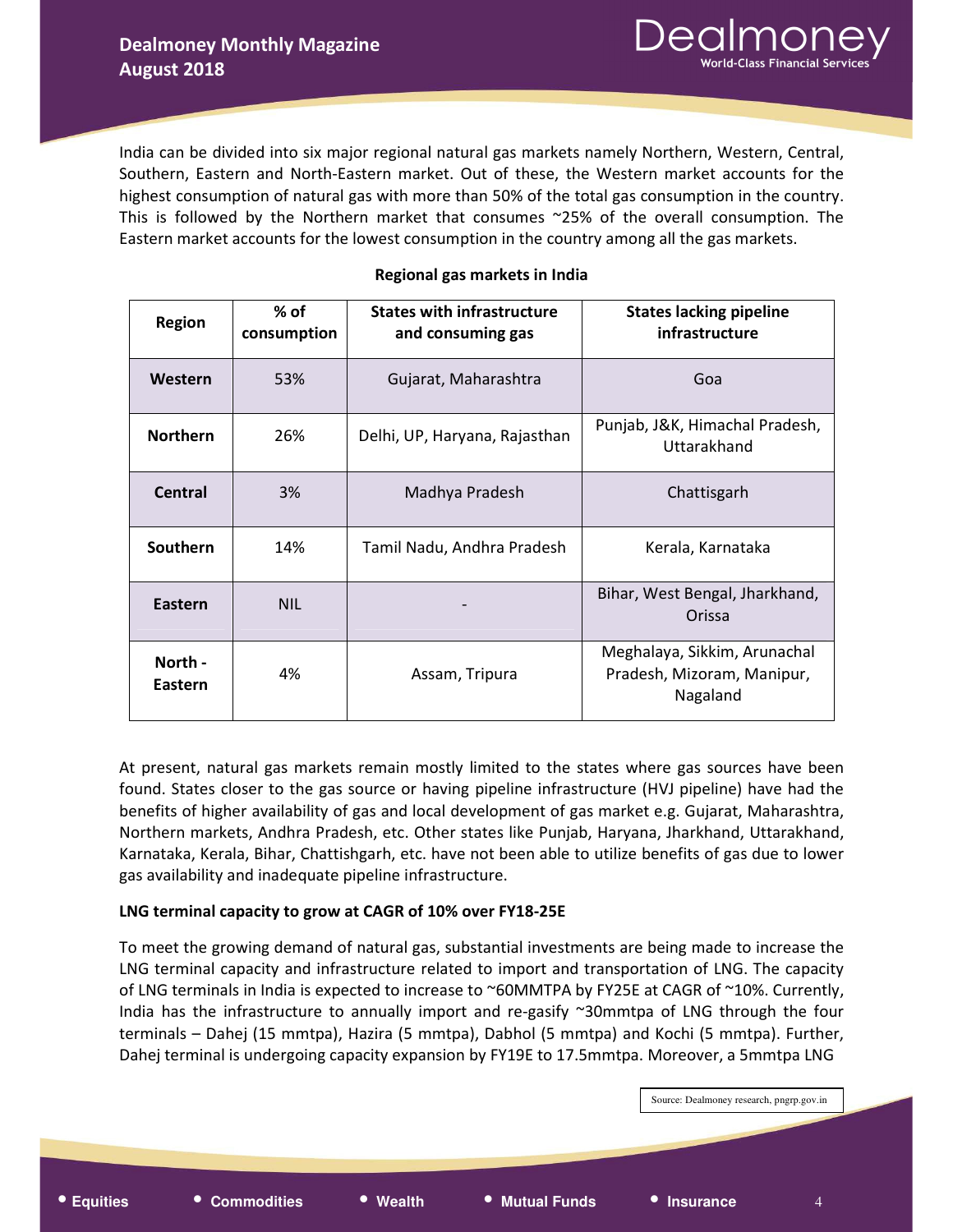import terminal at Mundra on the west coast of India, partly owned by the Adani Group, is expected to be commissioned by Q2FY19E.

India negotiated better terms for a long-term LNG deal with Qatar (Rasgas) in FY16 reducing LNG import cost by ~50% to \$6-7mmbtu from \$12-13mmbtu. This was followed by renegotiation with Exxon (Gorgon project) in FY18.These renegotiated prices linked with Brent crude has made RLNG (Regasified LNG) more attractive.

#### Gas pipelines of 13,489km under construction

India has built ~16,470km (as of FY18) gas pipeline network with a design capacity of ~387mmscmd with GAIL contributing ~67% of the total pipeline network. Gas pipelines are currently running at an average capacity utilization of  $~43\%$  and with the subsequent rise in demand, we expect improvement in the utilization. The pipeline network has been developed mostly in the northern and western regions. We expect southern market to pick up pace with GAIL's Kochi – Mangalore pipeline nearing completion. Currently, ~13,489km of gas pipeline is under construction nationwide with design capacity of ~548mmscmd.

#### Government reforms to boost gas consumption

Government is undertaking reforms in upstream to make investments more attractive leading to growth in domestic gas production. The decline in production during FY13-16 was due to the lack of investment in upstream sector. The new Hydrocarbon Exploration Licensing Policy (HELP) in FY16 aimed at enhancing transparency and having key features such as revenue sharing model, have positively modified the dynamics of upstream sector. Revenue sharing model will not be subject to cost recovery like the previous profit sharing model, where the contractor first claimed its costs before splitting leftover profits, causing delays in process.

#### Demand Drivers

The Power, Fertilizer, Industrial and CGD segments are expected to contribute to the bulk of future growth of natural gas demand in India. Natural gas demand from the power sector is expected to be driven, not only by the shortage of domestic coal supply and the rising cost of its substitute i.e. imported coal but also by increased domestic gas supply and power sector reforms. Fertilizer industry is the only industry that uses chemical and thermal heat of gas for its production and remains a major contributor to the natural gas demand in the country. A higher emphasis on food security in India and increasing import

price of urea are expected to drive the demand from the fertilizer sector. Rising price of crude oil/Naptha was one of the drivers for the rising gas demand from Fertilizer units and is also expected to remain one of the drivers from Industrial users as the price of the alternate fuels (Naphtha/FO) used by them is linked to crude oil.

The process of addressing environmental concerns is expected to drive the demand of natural gas from the industrial users as well as Compressed Natural Gas (CNG) users in the CGD segment. Factors like availability of domestic gas, import of LNG and development of requisite infrastructure are also expected to push the growth of natural gas demand from the CGD user segment.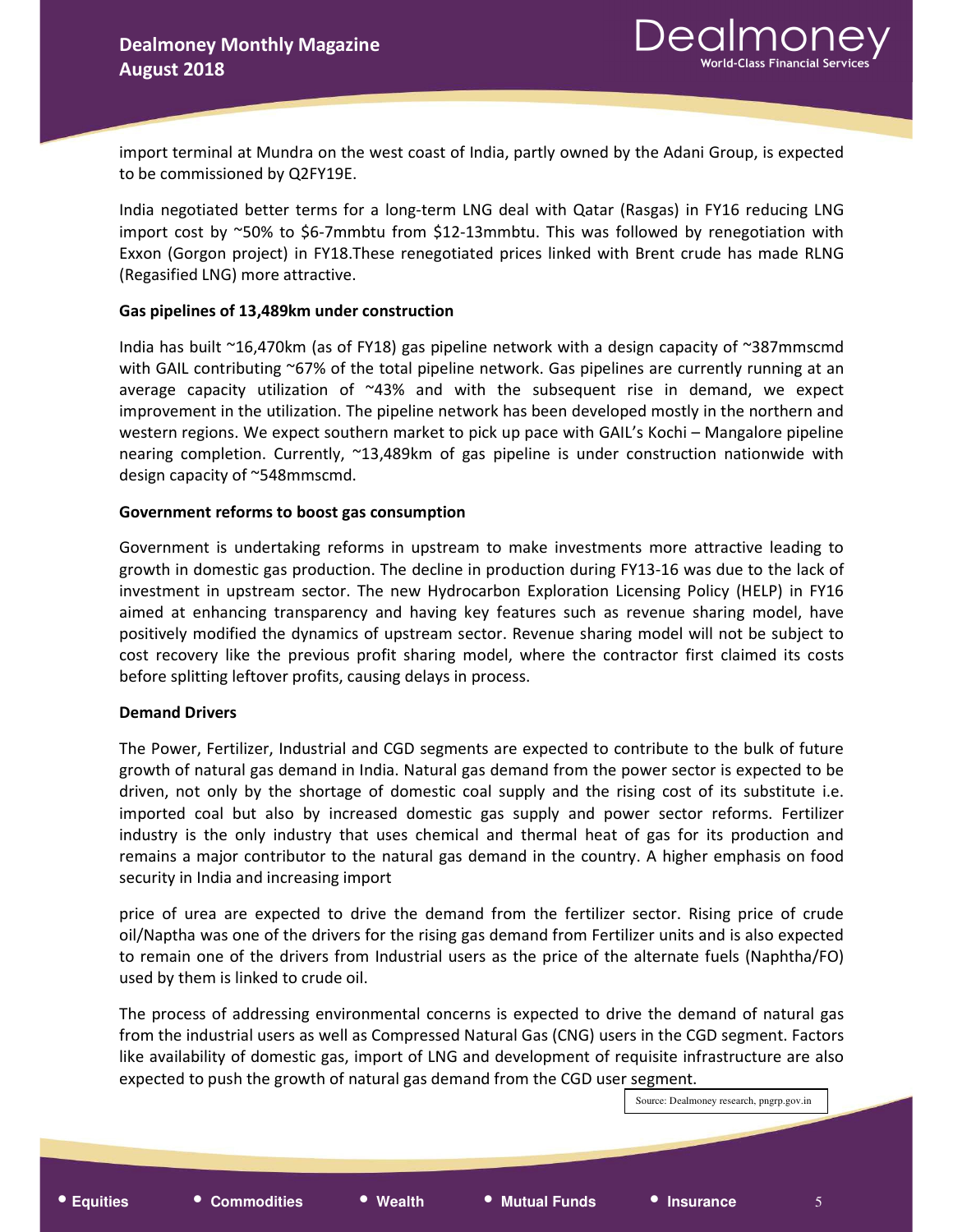

| <b>Sector</b>                  | <b>Demand Drivers</b>                                                          |
|--------------------------------|--------------------------------------------------------------------------------|
| <b>Power Sector</b>            | Rising cost of imported coal                                                   |
|                                | Constrained<br>domestic<br>coal<br>supply                                      |
|                                | Supply of domestic gas                                                         |
|                                | Power sector reforms                                                           |
|                                | Fast-growing economy                                                           |
| <b>Fertilizer Sector</b>       | Greater<br>emphasis<br>Food<br>on<br>Security                                  |
|                                | Increase in import price of Urea                                               |
|                                | Rising price of crude oil                                                      |
|                                | Subsidy burden                                                                 |
|                                | Conducive Govt. Policy for new<br>investment<br>in<br>urea manufacturing units |
| <b>Industrial User Segment</b> | Rising price of crude oil                                                      |
|                                | <b>Environmental concerns</b>                                                  |
| <b>City Gas Distribution</b>   | <b>Environmental concerns</b>                                                  |
|                                | Subsidy burden                                                                 |
|                                | <b>Enabling policy framework</b>                                               |
|                                | Supply of domestic gas                                                         |
|                                | Availability of affordable RLNG                                                |
|                                | Requisite infrastructure                                                       |
|                                | GDP / Household income                                                         |

#### Demand drivers for various end user segments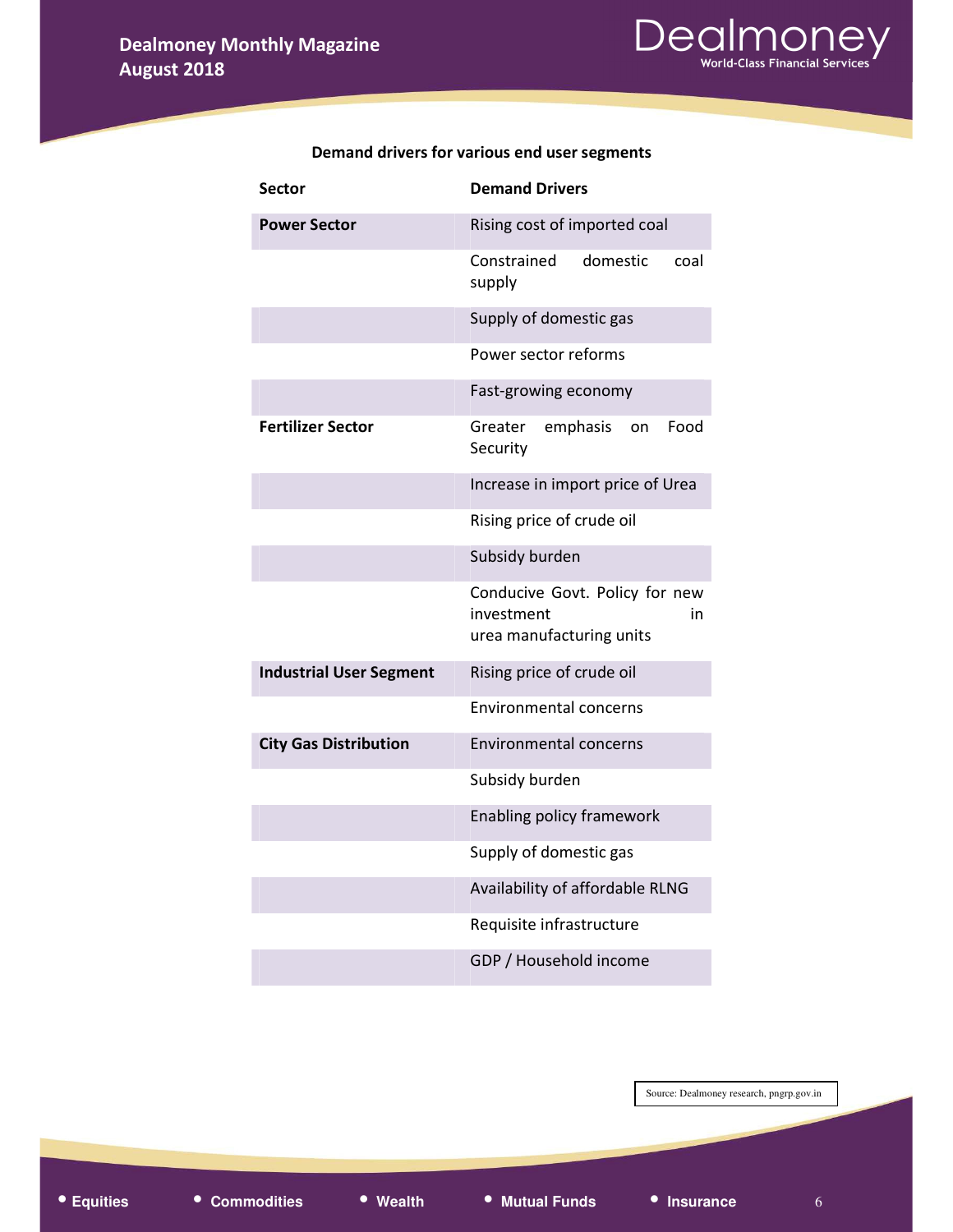The demand for Natural gas will be driven by Power, Fertilizer, City Gas, Industrial, Petchem/ Refineries/ Internal Cons. The consolidated Realistic Demand for natural gas from 2012-13 to 2029- 30 has been provided below.

|                                          | $12^{th}$ Plan |             |             |             |             | $13th$ Plan |             |             |             |             |
|------------------------------------------|----------------|-------------|-------------|-------------|-------------|-------------|-------------|-------------|-------------|-------------|
| <b>MMSCMD</b>                            | 2012-<br>13    | 2013-<br>14 | 2014-<br>15 | 2015-<br>16 | 2016-<br>17 | 2017-<br>18 | 2018-<br>19 | 2019-<br>20 | 2020-<br>21 | 2021-<br>22 |
| <b>Power</b>                             | 86.5           | 104.59      | 122.69      | 140.78      | 158.88      | 173.88      | 188.9       | 203.88      | 218.88      | 233.88      |
| <b>Fertilizer</b>                        | 59.86          | 59.96       | 60.39       | 72.09       | 96.85       | 103.45      | 105.7       | 105.65      | 105.65      | 107.85      |
| <b>City Gas</b>                          | 15.3           | 16.22       | 17.19       | 18.22       | 22.32       | 26.62       | 31.16       | 35.94       | 40.96       | 46.25       |
| <b>Industrial</b>                        | 20             | 20          | 22          | 25          | 27          | 28          | 32          | 35          | 37          | 37          |
| Petchem/Refine<br>ries/Internal<br>Cons. | 54             | 56.57       | 59.25       | 62.07       | 65.01       | 68.1        | 71.34       | 74.73       | 78.28       | 81.99       |
| Sponge<br>Iron/Steel                     | 7              | 8           | 8           | 8           | 8           | 9           | 9           | 10          | 10          | 10          |
| <b>Total</b><br>Realistic<br>Demand      | 242.66         | 265.33      | 289.52      | 326.16      | 378.06      | 409.05      | 438         | 465.19      | 490.76      | 516.97      |

#### Total Realistic Demand - 12th and 13th five year plan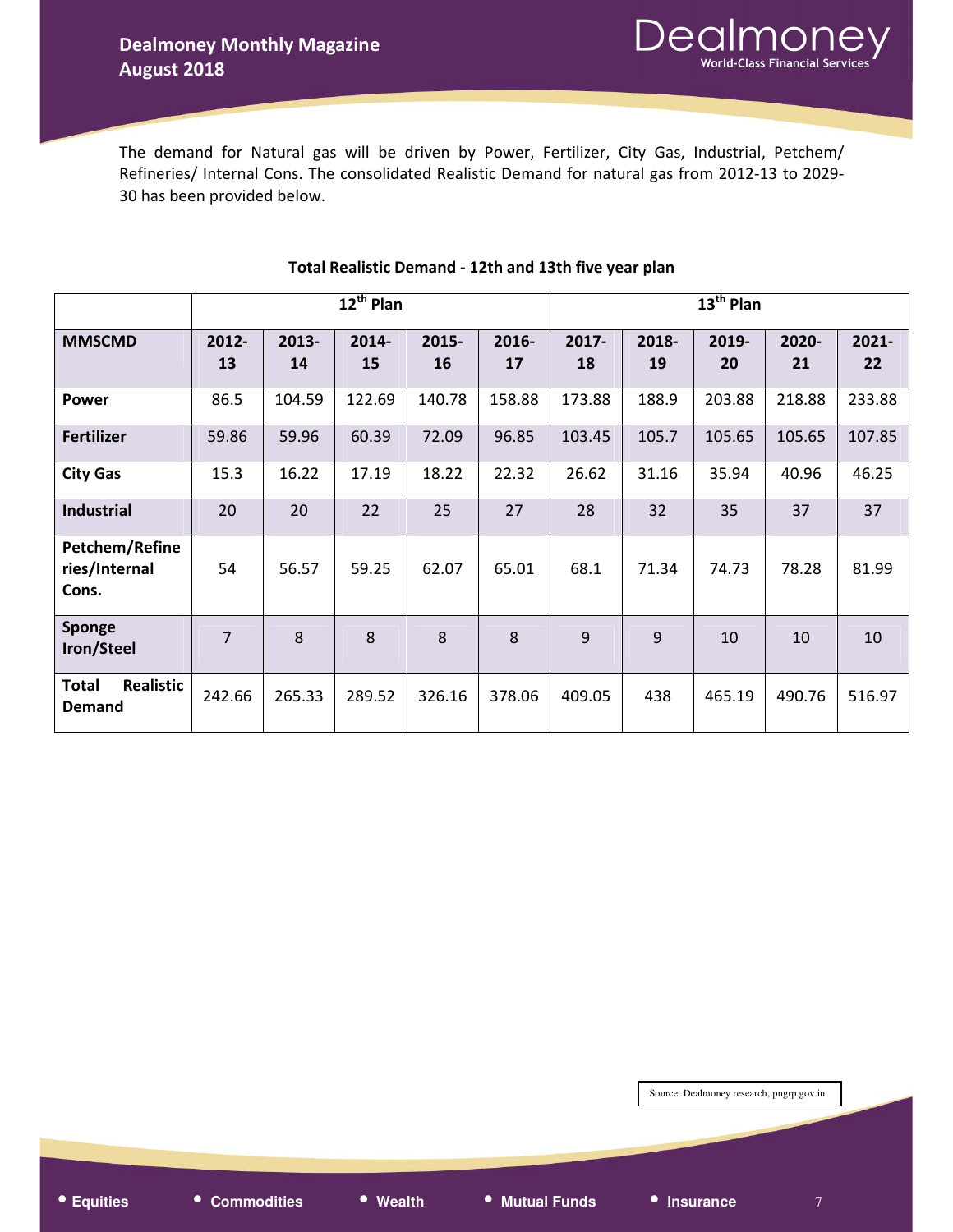

| <b>MMSCMD</b>                        | 2022-<br>23 | $2023 -$<br>24 | 2024-<br>25 | 2025-<br>26 | $2026 -$<br>27 | $2027 -$<br>28 | 2028-<br>29 | 2029-<br>30 |
|--------------------------------------|-------------|----------------|-------------|-------------|----------------|----------------|-------------|-------------|
| <b>Power</b>                         | 248.88      | 263.88         | 278.88      | 293.88      | 308.88         | 323.88         | 338.9       | 353.88      |
| <b>Fertilizer</b>                    | 110.05      | 110.05         | 110.05      | 110.05      | 110.05         | 110.05         | 110.1       | 110.05      |
| <b>City Gas</b>                      | 49.96       | 53.95          | 58.27       | 62.93       | 67.96          | 73.4           | 79.27       | 85.61       |
| <b>Industrial</b>                    | 39.62       | 42.42          | 45.42       | 48.63       | 52.06          | 55.75          | 59.69       | 63.91       |
| Petchem/Refineries/Internal<br>Cons. | 85.89       | 89.97          | 94.24       | 98.72       | 103.41         | 108.32         | 113.5       | 118.85      |
| Sponge Iron/Steel                    | 10.4        | 10.82          | 11.26       | 11.72       | 12.19          | 12.68          | 13.19       | 13.73       |
| <b>Total Realistic Demand</b>        | 544.79      | 571.09         | 598.11      | 625.92      | 654.55         | 684.07         | 714.5       | 746.03      |

#### Total Realistic Demand - 2023 to 2030

The total realistic natural gas demand is likely to grow from 242.66 MMSCMD in 2012-13 to 746 MMSCMD in 2029-30 (CAGR of 6.83%) over the projection period.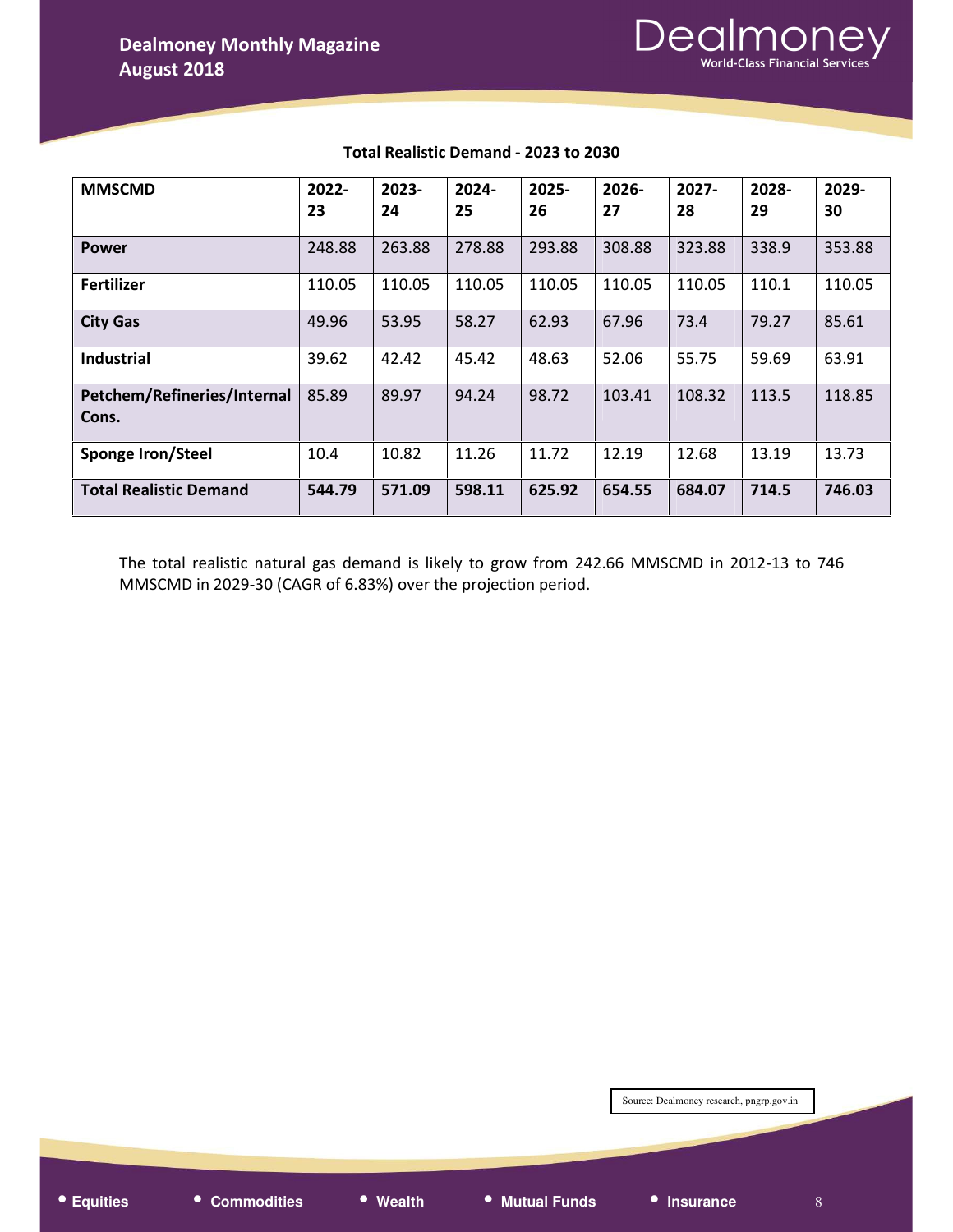## Pick of the Month (Petronet LNG Ltd.): CMP: 231 Target: 300

#### Petronet LNG Limited, one of the fastest growing worldclass companies in the Indian energy sector, has set up the country's first LNG receiving and regasification terminal at Dahej, Gujarat, and another terminal at Kochi, Kerala. While the Dahej terminal has a nominal capacity of 15 MMTPA, the Kochi terminal has a capacity of 5 MMTPA. The company is in the process to build a third terminal at Gangavaram, Andhra Pradesh.

Petronet LNG is at the forefront of India's all-out national drive to ensure the country's energy security in the years to come. Formed as a Joint Venture by the Government of India to import LNG and set up LNG terminals in the country, it involves India's leading oil and natural gas industry players.

Looking out for investment opportunities: There are minimal investment opportunities in R-LNG terminal which makes it difficult for the company to evaluate relative investments both in upstream LNG and downstream gas sectors. The company is planning to buy small stake in the upcoming Qatar LNG expansion (77mt to 100mt). Gujarat Gas which has a large customer base has submitted bids for 7 CGD (City Gas Distribution) areas.

Solid Volume at Dahej plant and much-awaited Kochi-Mangalore Pipeline: Dahej has clocked a highest volume of 212 TBTUs in crossing its capacity utilization at 111%. This strong volume is near term till the competitor Mundra plant is ready. Further, incremental volume could be aided from Kochi-Mangalore pipeline on the back of higher take-off at BPCL's refinery, MRPL refinery, OMPL and connectivity new customer in the vicinity regions.

Financial performance: PLNG's topline rose by solid 42.5% YoY to Rs. 9,169.15 crs from Rs. 6435.1 crs in Q1FY18. EBITDA rose by 14% QoQ and 24% YoY to Rs. 934.41 bn in 1QFY19, mainly on the back of ramp up in volumes at 220 tn BTUs and blended tariffs at Rs. 49.3/mn BTU (+6% qoq and yoy), bolstered by seasonal efficiency gains. On the profit front, it reported a growth of 34% YoY to Rs. 586.97 in Q1FY19 from Rs. 437.58 in Q1FY18. The company's RoE and RoCE stands 21% and 22.5%, respectively. It's EBITDA and PAT margins stands 10.8% and 6.8% respectively. At the CMP of Rs. 234 the stock is trading at the EPS of 16.5x FY18. We expect the stock to achieve the target of Rs. 300 in near medium term.

| NSE / BSE Code                       | Inds. Gases & Fuels         |
|--------------------------------------|-----------------------------|
| Sector                               | Industrial Gases &<br>Fuels |
| Industry                             | Tyres & Allied              |
| Face value / Book Value (`per share) | 10/68.7                     |
| Dividend yield $(\%)$                | 1.9                         |
| 52 H/L (Rs.)                         | 275/198                     |
| Market Cap. (Rs. Cr)                 | 351,000                     |
| Shares Outstanding (Cr)              | 1,500.0                     |
| NSE / BSE Code                       | 1,808,240                   |

|                  | $17$ -Jun | $17-Sep$ | $17 - Dec$ | 18-Mar |
|------------------|-----------|----------|------------|--------|
| Promoters        | 50.0%     | 50.0%    | 50.0%      | 50.0%  |
| Institutions     | $0.0\%$   | $0.0\%$  | $0.0\%$    | 0.0%   |
| Non-Institutions | 34.7%     | 34.9%    | 35.3%      | 34.6%  |
| Others           | 3.2%      | $0.0\%$  | 3.2%       | 4.0%   |
| Total            | 12.1%     | 15.1%    | 11.5%      | 11.4%  |

| (In Rs. Cr)          | <b>FY14</b> | <b>FY15</b> | <b>FY16</b> | <b>FY17</b> |
|----------------------|-------------|-------------|-------------|-------------|
| <b>Net Sales</b>     | 377,476     | 396,270     | 271,334     | 246,160     |
| Sales Growth         | 20.0%       | 5.0%        | $-31.5%$    | $-9.3%$     |
| <b>EBITDA</b>        | 14,985      | 15,177      | 15,863      | 25,923      |
| <b>EBITDA</b> Margin | 4.0%        | 3.8%        | 5.8%        | 10.5%       |
| <b>PAT</b>           | 7,119       | 9,048       | 9,133       | 17,057      |
| NPM%                 | 1.9%        | 2.3%        | 3.4%        | 6.9%        |
| Adi. EPS (Rs.`)      | 4.7         | 6.0         | 6.2         | 11.5        |

|              | <b>FY14</b> | <b>FY15</b> | <b>FY16</b> | <b>FY17</b> |
|--------------|-------------|-------------|-------------|-------------|
| P/E(x)       | 49.3        | 38.8        | 38.4        | 20.6        |
| P/B(x)       | 7.0         | 6.2         | 5.3         | 4.3         |
| EV/Sales(x)  | 0.9         | 0.9         | 1.3         | 1.4         |
| EV/EBITDA(x) | 23.7        | 23.4        | 22.3        | 13.7        |
| ROCE(x)      | 16.2%       | 15.4%       | 16.4%       | 26.1%       |
| ROE(x)       | 15.1%       | $16.5\%$    | 14.8%       | 23.0%       |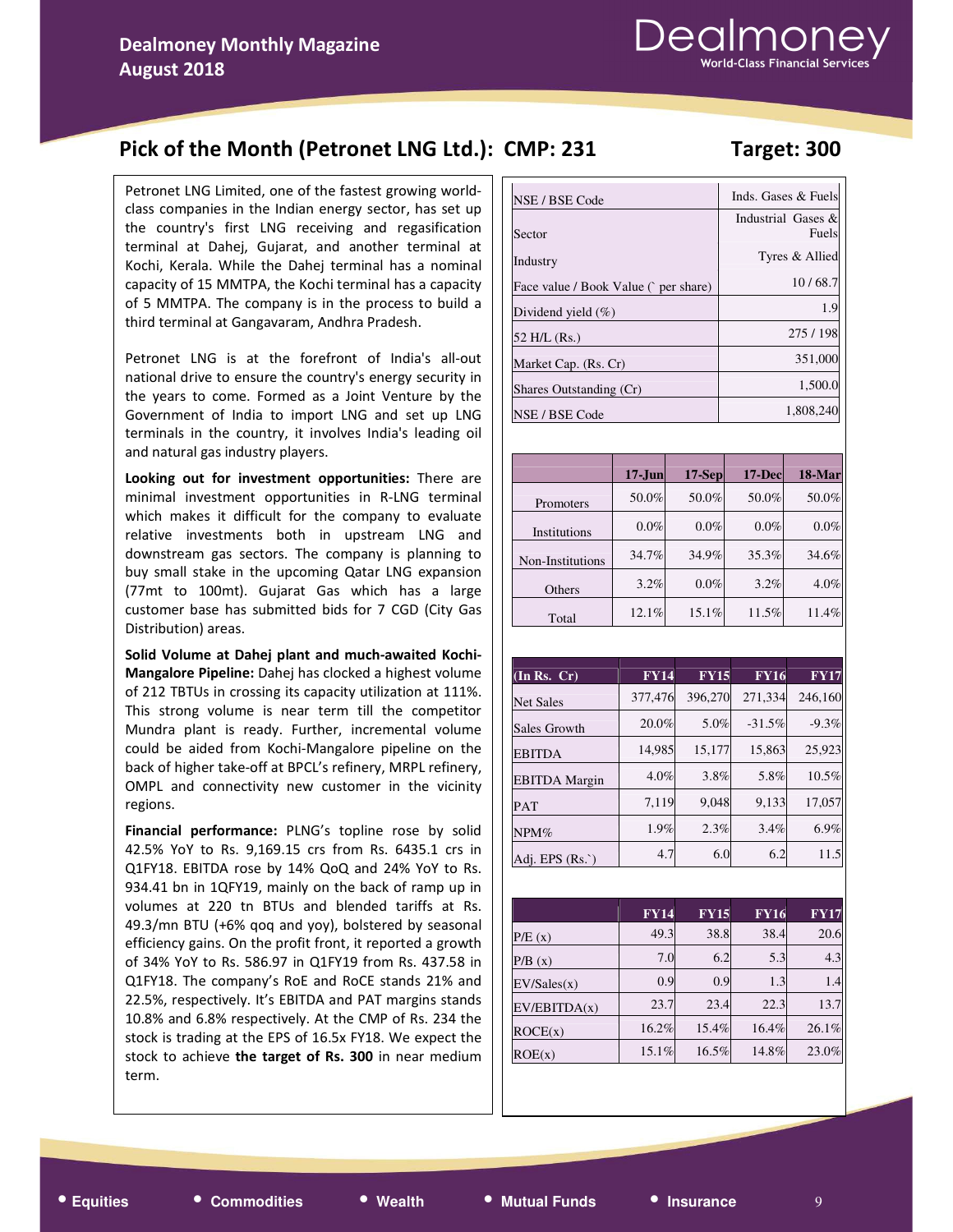## Pick of the Month (Gujarat Gas Ltd.): CMP: 771 Target: 900

Gujarat Gas is India's largest city gas distribution player with presence spread across 22 Districts in the State of Gujarat and Union Territory of Dadra Nagar Haveli and Thane which includes Palghar district of Maharashtra. The company has India's largest customer base in major user segments. The company has ~20,000 km of gas pipeline network. It has 291 CNG stations and provides close to 6.0 mmscmd of Natural Gas to over 12.5 Lakh households, ~6 lakh vehicles and to 3295 industrial customers.

Strong volume growth ahead: Gujarat Gas is growing well and is likely to ramp up sales owing to increasing its reach and connecting new consumers, faster shift of users from liquid to gas and aggressive focus on the sticky & profit making CNG and domestic PNG segments. A few triggers to boost Gujarat Gas are verdict on disputed areas and inclusion of gas under GST can fast-track volume growth. The company can sustain the sales growth of 12% annually.

Margins improving amid volatility: The Company's CNG segment continues to be a profitable segment, given undisturbed supply of cheap domestic gas, it is focusing on signing new consumers and retaining them on network rather than maximizing margins effectively. This would directly help the company in soaking the term take-or-pay contracts more efficiently, and skillfully source and blend the inexpensive spot LNG.

Solid earnings growth: Gujarat Gas can sustain the growth of 24% which is remarkably higher than its domestic peers. With the high cash level, the company is expected should suffice for the same. The stock trades at the premium valuations to domestic and regional peers, possibly primarily owing to option value of higher earnings growth arising from likely inclusion of gas under GST, favorable regulatory orders and higher execution level, so no requirement for aggressively bidding and winning new areas.

Financial performance: Gujarat Gas's topline has reported a growth of 20% YoY to Rs. 1813.5 crs in Q1FY19 from Rs. 1516.9 crs in Q1FY18. EBITDA fell 8% YoY to Rs. 248.6 crs owing to increase in operating expenses. The company posted exceptional gain in other income to Rs. 58.4 crs in Q1FY19 from Rs. 7.8 crs in Q1FY18. At PAT level, the company posted 16% growth on YoY basis to Rs. 121.4 crs in Q1FY19 which was bolstered by marginally decrease in finance cost (down 2% YoY), significant gain in other income and strong topline growth. At CMP of Rs. 790 the stock is trading at the PE multiple of 24.1x FY18 which is slightly at premium due to large customer base and above rationale. We expect the stock to touch target of Rs. 900 in mid-term.

| NSE / BSE Code                        | Inds. Gases & Fuels         |
|---------------------------------------|-----------------------------|
| Sector                                | Industrial Gases &<br>Fuels |
| Industry                              | Tyres & Allied              |
| Face value / Book Value (` per share) | 10/142.9                    |
| Dividend yield $(\% )$                | 0.5                         |
| 52 H/L (Rs.)                          | 974/715                     |
| Market Cap. (Rs. Cr)                  | 108,903                     |
| Shares Outstanding (Cr)               | 137.7                       |
| NSE / BSE Code                        | 1,808,240                   |

|                  | $17 - Jun$ | $17-Sep$ | 17-Dec | 18-Mar |
|------------------|------------|----------|--------|--------|
| Promoters        | 60.9%      | 50.4%    | 60.9%  | 60.9%  |
| Institutions     | $0.0\%$    | $0.0\%$  | 0.0%   | 0.0%   |
| Non-Institutions | 16.8%      | 16.9%    | 16.9%  | 17.3%  |
| Others           | 15.8%      | 15.8%    | 15.8%  | 15.7%  |
| Total            | 6.6%       | 16.9%    | 6.5%   | 6.1%   |

| $(In$ Rs. $Cr)$      | <b>FY14</b> | <b>FY15</b> | <b>FY16</b> | <b>FY17</b> |
|----------------------|-------------|-------------|-------------|-------------|
| <b>Net Sales</b>     | 77,974      | 90,063      | 61,056      | 50,926      |
| Sales Growth         | <b>NA</b>   | 15.5%       | $-32.2%$    | $-16.6%$    |
| <b>EBITDA</b>        | 5,857       | 11,072      | 7,299       | 7,523       |
| <b>EBITDA</b> Margin | 7.5%        | 12.3%       | 12.0%       | 14.8%       |
| <b>PAT</b>           | 284         | 4,436       | 1,883       | 2,195       |
| NPM%                 | 0.4%        | 4.9%        | 3.1%        | 4.3%        |
| Adj. EPS $(Rs. )$    | 2.1         | 33.6        | 13.7        | 15.9        |

|              | <b>FY14</b> | <b>FY15</b> | <b>FY16</b> | $\overline{\mathbf{FY}}$ 17 |
|--------------|-------------|-------------|-------------|-----------------------------|
| P/E(x)       | 383.1       | 24.6        | 57.8        | 49.6                        |
| P/B(x)       | 6.7         | 5.5         | 7.2         | 6.5                         |
| EV/Sales(x)  | 1.7         | 1.4         | 2.1         | 2.6                         |
| EV/EBITDA(x) | 22.3        | 11.8        | 17.9        | 17.4                        |
| ROCE(x)      | 12.0%       | 19.2%       | 11.1%       | 13.2%                       |
| ROE(x)       | 3.5%        | 24.5%       | 10.8%       | 13.8%                       |